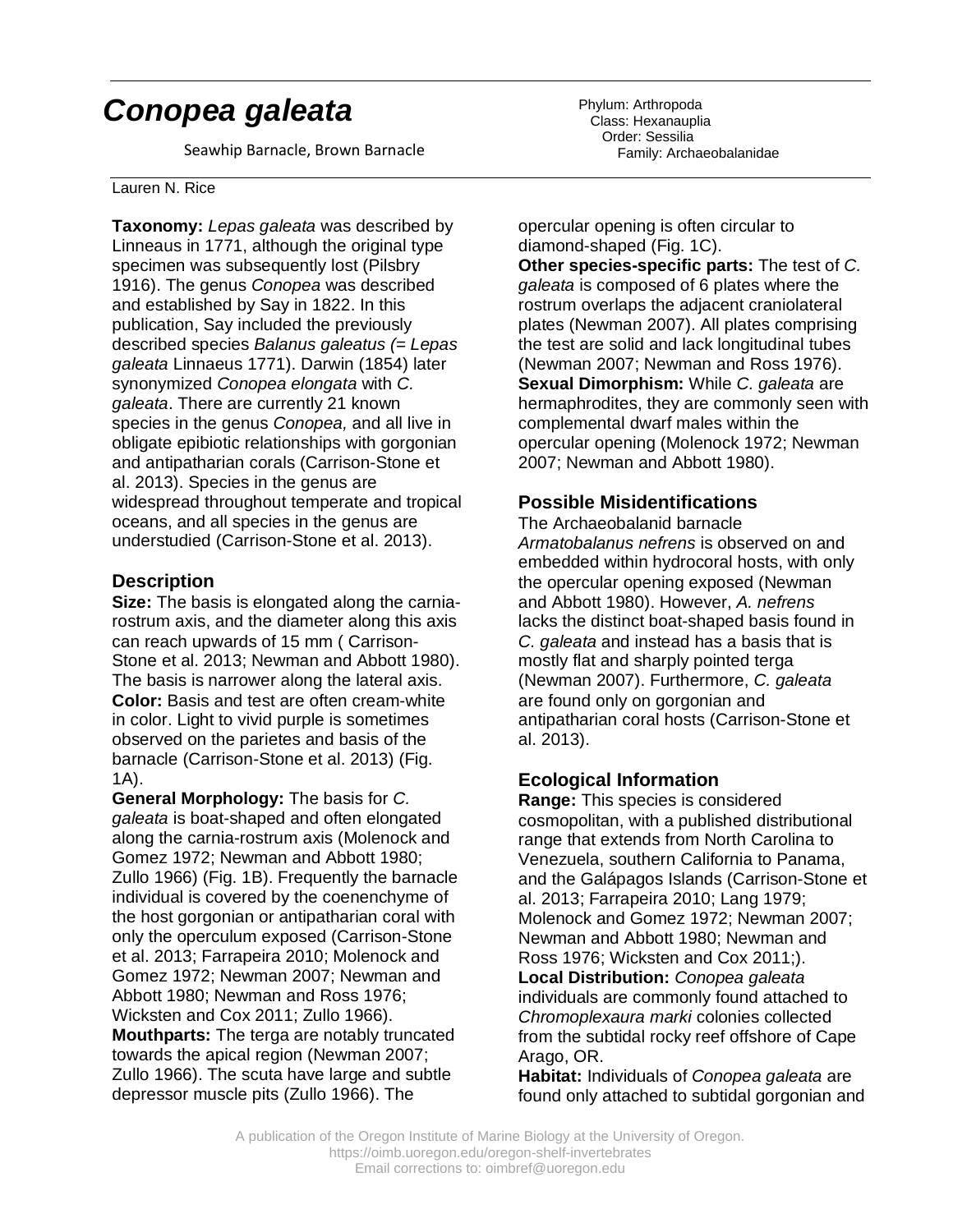antipatharian corals. Their elongated, boatshaped basis attaches directly to exposed host coral skeleton and grows between the coral coenenchyme and the axial skeleton (Ross and Newman 1999). This settlement and growth pattern results in the formation of gall-like protuberances along the branches of the host coral colonies ( Carrison-Stone et al. 2013; Molenock and Gomez 1972; Newman and Abbott 1980; Wicksten and Cox 2011;). **Temperature:** Thought to be restricted to warmer waters (Lang 1979). However, the presence of *Conopea galeata* in the subtidal off Oregon may indicate either a broader distribution or potential range expansion. **Depth:** 2 – 540 m (Newman and Ross 1976). **Associates:** *Conopea galeata* are often associated with the host corals *Lophogorgia chilensis*, *Eugorgia rubens, Muricea californica, M. fruticose, Leptogorgia virgulata,* and *L. setacea* ( Farrapeira 2010; Molenock and Gomez 1972; Wicksten and Cox 2011). **Abundance:** Unknown for this species.

#### **Life-History Information**

**Reproduction:** Like most other Balamorphid barnacles, *C. galeata* are hermaphrodites (Molenock and Gomez 1972; Newman 2007; Newman and Abbott 1980). However, *C. galeata* have also been observed with complemental dwarf males on the scuta, ensuring cross-fertilization (Molenock and Gomez 1972; Newman and Abbott 1980). The dwarf males do not feed (Newman and Abbott 1980). Sex ratios of cyprid *C. galeata* larvae are 1:3 males to hermaphrodites and appear to be genetically determined (Gomez 1975).

**Larva:** There are 6 distinct naupliar stages and one cyprid stage documented for *Conopea galeata* (Molenock and Gomez 1972). From hatching, it takes 9 –14 days for larvae to settle (Lang 1979; Molenock and Gomez 1972). Naupliar stages 2 – 6 all have medial spines on the dorsal shield, which grow in number and complexity with each subsequent larval molt (Lang 1979; Molenock and Gomez 1972). These spines become serrated in naupliar stages 5 and 6, and small spines become present along the edge of the body from stage 3 onward (Molenock and Gomez 1972). Mean body lengths for the

larval stages of *C. galeata* are described in detail in Molenock and Gomez (1972). **Juvenile:** Settling cyprids lack the postecdysial stage observed in other Balanoid barnacles (Molenock and Gomez 1972). Settled juveniles have carnia-rostrum diameters between 330 – 430 µm and have two eyespots (Molenock and Gomez 1972). **Longevity:** Unknown for this species. Related Archaeobalanid barnacles have highly variable lifespans.

**Growth Rate:** Unknown for this species, but growth rate and morphology are likely influenced by localized barnacle density on the host gorgonian and antipatharian coral. **Food:** Like other barnacles, *Conopea galeata* is a filter and suspension feeder, capturing plankton and small particles in the water. **Predators:** Unknown for this species. The ability to settle on host corals and the propensity for this species to become embedded in host coenenchyme tissue likely reduces predation rates (Farrapeira 2010). **Behavior:** Unknown for this species.

## **Bibliography**

- 1. CARRISON-STONE, D., R. V. SYOC, G. WILLIAMS, and W. B. SIMISON. 2013. Two new species of the gorgonian inhabiting barnacle, Conopea (Crustacea, Cirripedia, Thoracica), from the Gulf of Guinea. Zookeys 270: 1–20.
- 2. FARRAPEIRA, C. M. R. 2010. Shallow water Cirripedia of the northeastern coast of Brazil: the impact of life history and invasion on biogeography. Journal of Experimental Marine Biology and Ecology 392: 210–219.
- 3. GOMEZ, E. D. 1975. Sex determination in *Balanus* (Conopea) *galeatus* (L.) (Cirripedia Thoracica). Crustaceana 28: 105-107.
- 4. LANG, W. H. 1979. Larval Development of Shallow Water Barnacles of the Carolinas (Cirripedia: Thoracica) With Keys to Naupliar Stages. National Marine Fisheries Service, Circulars 421: 1-39.
- 5. MOLENOCK, J., and E. D. GOMEZ. 1972. Larval stages and settlement of the barnacle Balanus (Conopea)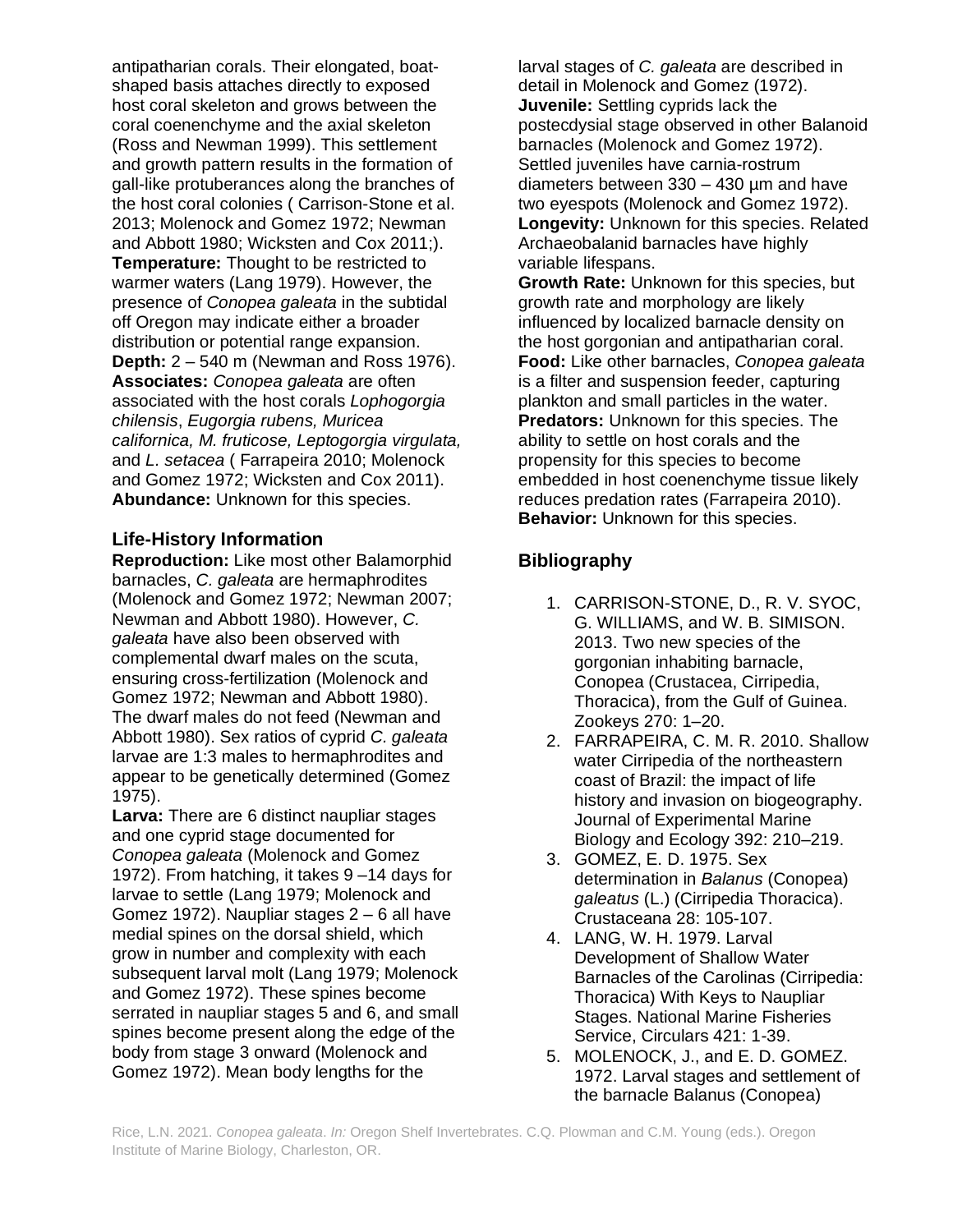galeatus (L.) (Cirripedia Thoracica). Crustaceana 23: 100–108.

- 6. NEWMAN, W. A., and A. ROSS. 1976. Revision of the balanomorph barnacles; including a catalog of the species. San Diego Society of Natural History Memoirs 9: 1–108.
- 7. NEWMAN, W. A., and D. P. ABBOT. 1980. Cirripedia: The Barnacles. In: Morris RH, Abbott DP, Haderlie EC (eds) Intertidal Invertebrates of California. Stanford University Press, Stanford, pp 504–535.
- 8. NEWMAN, W. A. 2007. Cirripedia, p. 479-483. *In:* The Light and Smith manual: intertidal invertebrates from central California to Oregon. J. T. Carlton (ed.). University of California Press, Berkeley.
- 9. ROSS, A., and W. A. NEWMAN. 1999. *Pyrgoma kuri* Hoek, 1913: a case study in morphology and systematics of a symbiotic coral barnacle (Cirripedia: Balanomorpha). Contributions to Zoology 68(4): 245- 260.
- 10. WICKSTEN, M. K., and C. COX. 2011. Invertebrates associated with gorgonians in the northern Gulf of Mexico. Marine Biodiversity Records  $4: 1-9.$
- 11. ZULLO, V.A. 1966. Thoracic cirripedia from the continental shelf off South Carolina, U.S.A. Crustaceana 11: 229–244.